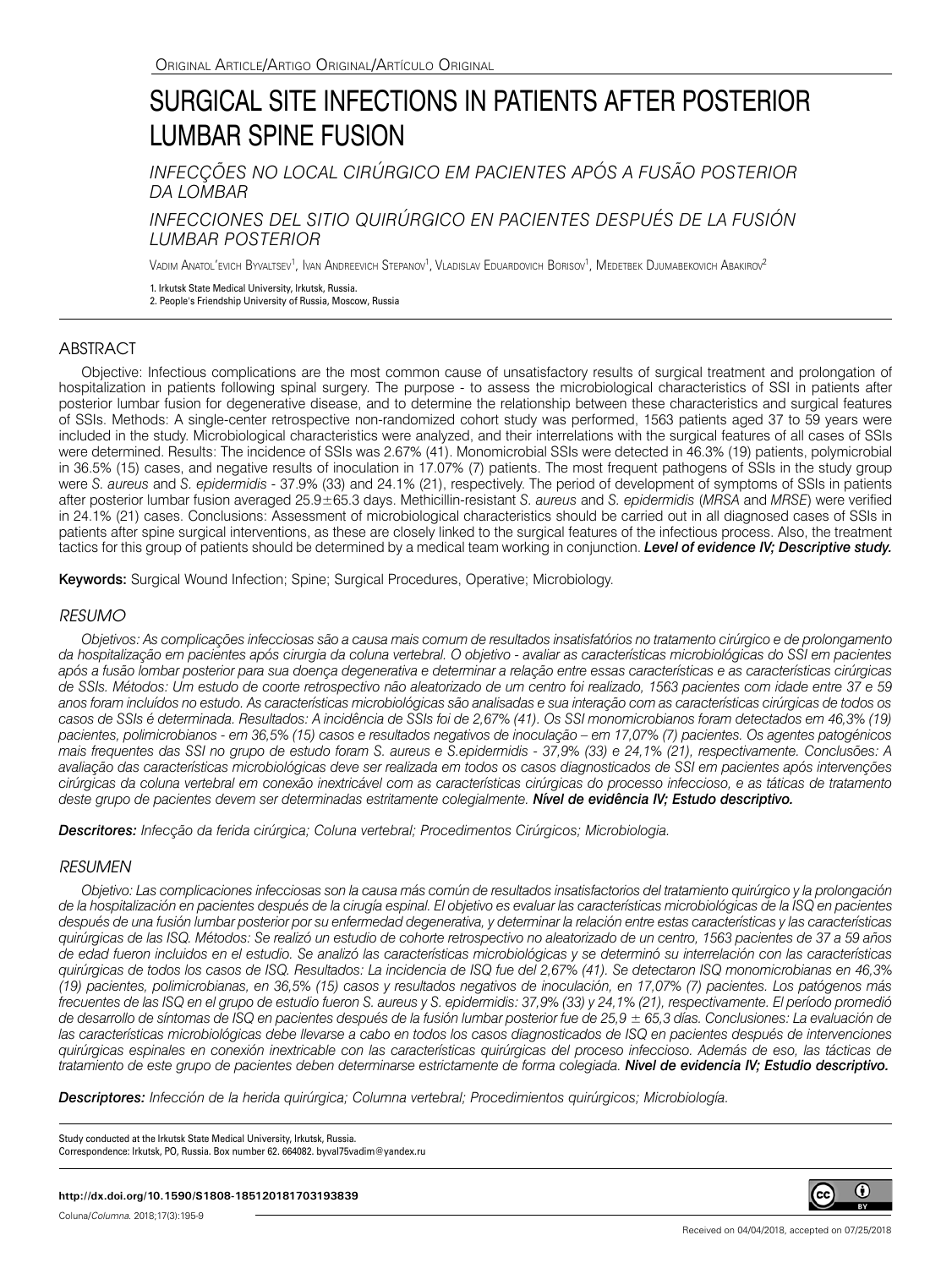## **INTRODUCTION**

It is known that infectious complications are the most common cause of unsatisfactory results of surgical treatment and prolongation of hospitalization in patients following spinal surgery.<sup>1,2</sup> According to the National Register of Infections, surgical site infections (SSIs) are the third most frequently registered nosocomial infection, accounting for 14-16% of cases of infection among hospitalized patients.<sup>3</sup> Often, SSIs require complex treatment to cure the inflammatory process, up to the time of repeated audit operations. Due to their high incidence rate, SSIs are a significant economic «burden» for practical health care; the costs associated with SSIs in the US and Europe range from \$15,800 to \$43,900 for each newly identified case of SSI.4,5 In addition, SSIs are a direct factor affecting one of the most important indicators in the work of a health care institution and practical health care in general, which is the quality of specialized medical care.<sup>6</sup>

Some small randomized clinical and retrospective studies confirm the effectiveness of individual antimicrobial drugs in the prevention of SSIs in patients after spinal surgery.<sup>7-10</sup> Nevertheless, so far, in many clinical recommendations for the prevention of SSIs there is no common opinion in regard to the selection of certain groups of antibacterial agents in this group of patients. When choosing antibacterial drugs, it is necessary to take into account their broad activity in vitro with respect to the most probable pathogens characteristic for this species and the localization of SSIs.<sup>11,12</sup> When searching for literature sources in the Pubmed, Medline and E- -library databases, we found only single reports devoted to the study of the microbiological characteristics of SSIs in patients after surgical operations on the spine. These studies include a small number of respondents and do not take into account the relationship between microbiological characteristics and surgical features of SSIs.<sup>13-16</sup>

A modern understanding of the problem of SSIs in conditions of growing resistance of microorganisms to antibacterial drugs includes an assessment of the microbiological characteristics of each SICI case in indissoluble connection with the surgical features of this type of complications. All this allows us to choose a rational tactic for antimicrobial therapy, and to develop effective antibiotic prophylaxis for SSIs, while minimizing adverse drug reactions.

The purpose of this study was to evaluate the characteristics of SSIs in patients following posterior lumbar fusion, and to determine the relationship between these characteristics and the surgical features of SSIs.

#### METHODS

A single-center retrospective non-randomized cohort study was performed.

The study included all cases of SSIs in patients after posterior lumbar fusion.

The criteria for exclusion from the study were: (1) age over 60 years, (2) osteoporosis, (3) suffered spine trauma, (4) decompensated diabetes mellitus, (5) chronic heart disease, (6) renal failure, and (7) secondary immunodeficiency states.

The study was performed at the Neurosurgical Center of Road Clinical Hospital, St. Irkutsk-Passenger (Irkutsk, Russia).

The study was conducted between March 2012 and November 2017.

Each case of SSIs was confirmed by the medical team working in conjunction, consisting of a neurosurgeon, a general surgeon, and an infectious disease specialist, taking into account clinical and laboratory data, and classified according to the recommendations of the National Nosocomial Infection Surveillance (NNIS).<sup>17</sup>

Surgical features of SSIs in the study group included: (1) the duration of the development of SSI symptoms from the time of surgery, (2) the prevalence of SSI in the patient groups after the first operation and after repeated operations on the lumbosacral spine, (3) as well as the frequency of occurrence of this complication, depending on the level of the operated vertebral-motor segment.

Bacteriological study of the separated postoperative wounds

was carried out according to the methodological recommendations of the sanitary-epidemiological regime. The material for the study was carefully collected using a sterile Pasteur pipette with a rubber pear, and placed in a sterile tube.

The sowing was performed on universal dense nutrient media by the Lincei method. To isolate staphylococci, we sowed directly on a Petri dish with yellow-salt agar medium (Chistovich's medium). In addition, as a storage medium, we used broth with 6.5% sodium chloride, a broth with 1% glucose, poured into 0.5 ml tubes, in which 0.2-0.3 ml of flushing liquid was inoculated. The seeded tubes were incubated at 37°C for 20-24 hours, after which they were seeded on Chistovich's medium. To identify the bacteria of the group of *E. coli*, seeding on the enrichment medium was performed, for which a tampon was immersed in 10-20% bile broth or Kessler's medium. A day later, the incubation at 37°C was performed by transferring to Endo medium. The identification of strains was carried out taking into account their morphological and cultural characteristics. Antisensitivity was determined by the disk method. For each identification of microbial association during the bacteriological examination, the microorganisms detected were individually recorded.

The study was approved by the ethics committee of the Irkutsk State Medical University (No. 12 of 08.02.2016). The study was conducted in accordance with the principles of good clinical practice and the Helsinki Declaration.<sup>18</sup> Before the study, patients provided written informed consent.

Statistical processing of data was carried out using Microsoft Excel 2010 software. The data obtained are presented in the form  $M\pm SD$  (M is the mean value, SD is the standard deviation). The relationship between the microbiological and surgical characteristics of SSI was estimated using the  $\chi^2$  criterion. A significance threshold of  $p > 0.05$  was set.

#### RESULTS

The study included 1563 patients (755 women and 808 men) aged 37 to 59 years (mean age 45.2  $\pm$  4.6 years) who underwent rear posterior lumbar fusion.

The incidence of SSIs in the study group was 2.67% (41). Monomicrobial SSIs were detected in 46.3% (19) patients, polymicrobial in 36.5% (15) cases and negative seeding results were verified in 17.07% (7) patients. At 4.08% (2) patients, a second hospitalization was required to perform audit interventions on the wound with complex SSI therapy. Gram-positive bacteria were identified in 65.5% (57) patients with SSIs, gram-negative microorganisms in 29.8% (26) cases and fungal isolates in in 7.3% (4) of the patients. The most frequent pathogens of SSIs in the study group were *S. aureus* and *S. epidermidis*, with 37.9% (33) and 24.1% (21), respectively. Other common etiologic agents of SSIs were: *Enterococcus spp*. - 11.4% (10), *E. coli* - 8.04% (7), *Propionibacterium spp.* - 5.74% (5) and *Peptostreptococcus* - 4.59% (4). Table 1 shows all the identified SIC agents and their incidence.

The average period of development of symptoms of SSIs in patients after posterior lumbar fusion was  $25.9 \pm 65.3$  days. At the same time, when gram-negative pathogens were detected, the period of symptom development of this complication had a shorter duration -  $21.5 \pm 40.3$  days. The longest period of development of symptoms of SSIs was noted in the case of identification of *Propionibacterium spp*., which was 35.8±44.2 days. (Table 2)

Methicillin-resistant *S. aureus* and *S. epidermidis* (MRSA and MRSE) were verified in 24.1% (21) cases. It should be noted that the frequency of occurrence of MSSA was almost twice that of MRSA. On the other hand, the prevalence of MRSE was also almost twice the frequency of MSSE. Vancomycin-resistant *Enterococcus* was isolated in 7.3% (3) patients with SSIs. Cefazolinresistant gram-negative bacteria accounted for 42.3% (11) of all the SSIs caused by gram-negative bacteria, and 12.6% of the total number of microorganisms sown. In 2.29% (2) cases *E. coli* resistant to cefazolin and producing a wide spectrum of β-lactamases were sown.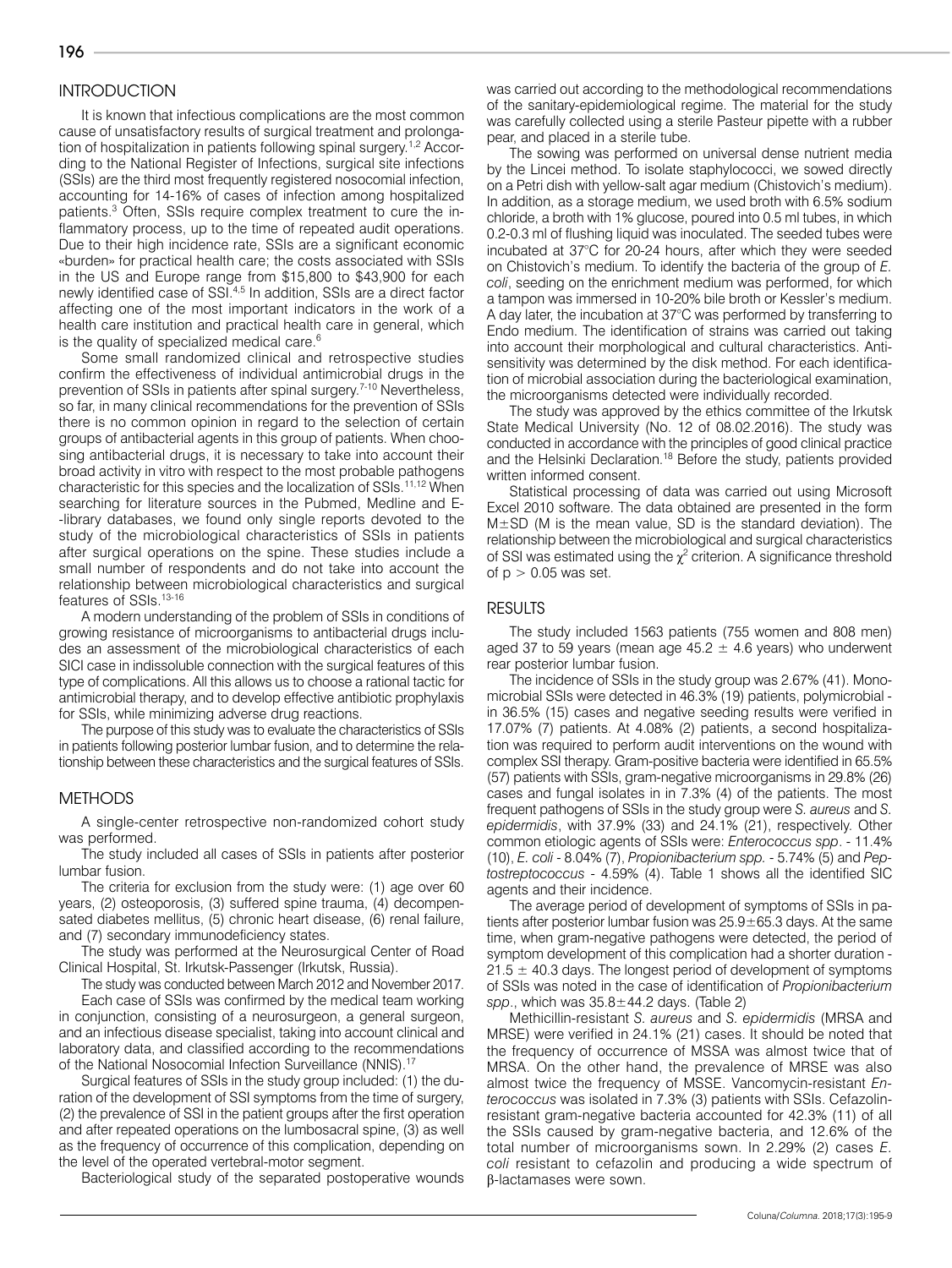| Microorganism             | %    | N              |
|---------------------------|------|----------------|
| S. aureus                 | 37.9 | 33             |
| <b>MRSA</b>               | 4.59 | 8              |
| <b>MSSA</b>               | 9.19 | 16             |
| S. epidermidis            | 24.1 | 21             |
| <b>MRSE</b>               | 6.89 | 13             |
| <b>MSSE</b>               | 3.44 | 7              |
| Enterococcus spp.*        | 11.4 | 10             |
| E. coli                   | 8.04 | 7              |
| Peptostreptococcus        | 4.59 | 4              |
| Propionibacterium spp. ** | 5.74 | 5              |
| P. aeruginosa             | 2.29 | 2              |
| P. mirabilis              | 2.29 | $\overline{2}$ |
| A. baumannii              | 1.14 | 1              |
| Candida spp.              | 1.14 | 1              |
| A. fumigatus              | 1.14 | 1              |

Table 1. Types of SSIs pathogens in patients after posterior lumbar fusion and the frequency of their occurrence.

\* - vancomycin-resistant E. faecium (3), E. gallinarum (7); \*\* - P. acnes (4) P. avidum (1).

Table 2. Period of development of symptoms of SSI depending on the type of microorganism.

| Microorganism                | Days to SSI     |  |
|------------------------------|-----------------|--|
| All                          | $25,9+65.3$     |  |
| Gram-negative microorganisms | $21.5 + 40.3$   |  |
| S. aureus                    | $19.6 + 47.1$   |  |
| S. epidermidis               | $24.1 + 42.5$   |  |
| Enterococcus spp.            | $23.8 + 54.3$   |  |
| E. coli                      | $24.7 + 38.6$   |  |
| Peptostreptococcus           | $28.1 \pm 39.4$ |  |
| P. acnes                     | $35.8 + 44.2$   |  |

In patients who underwent repeated surgical interventions on the lumbar spine, SSIs was significantly more common, in contrast to the group of patients who were first operated for degenerative disease of the lumbar spine (p=0.0023) (Figure 1). The number of diagnosed cases of SSIs caused by gram-negative bacteria increased with statistical significance from the level of the intervertebral disc L1-L2 to L5-S1 (p=0.034) (Figure 2).

#### **DISCUSSION**

SSIs represent one of the most challenging complications in surgical practice. The present retrospective cohort study presents the results of the analysis of the microbiological characteristics of SSIs cases in patients after posterior lumbar fusion for its degenerative disease. Given the high prevalence of methicillin-resistant strains of the genus *Staphylococcus spp.* and other microorganisms with multiple drug resistance, a clear understanding of the microbiology



Figure 1. Number of SSIs cases caused by Staphylococcus spp. (including MRSE and MRSA) in the groups of patients with first-time and repeated surgical interventions: there is a significant difference in the overall prevalence of SSIs between these groups and the incidence of SSIs caused by MRSA  $(* - p = 0.0023, ** - p = 0.0041).$ 



Figure 2. Number of SSIs cases after the performed posterior lumbar fusion depending on the operated level.

of SSIs should be developed to modify the perioperative prevention of this type of adverse events and the selection of effective empirical antimicrobial therapy.

In our study, most of the causative agents of SSIs belonged to the gram-positive microflora, mainly *S. aureus* and *S. epidermidis*. The results obtained are in many ways consistent with data from other clinical and microbiological studies confirming the predominant participation of skin microflora in the role of etiological agents of SSIs.14,19,20 It has been proven that *S. epidermidis* is the most common causative agent of SSIs in patients who have undergone lumbar or lumbosacral fusion, $21$  a fact that was also confirmed by the results of this study. When identifying S*. epidermidis* from a detachable wound, the tactics of treating a patient with SSIs should be determined by the medical team working in conjunction, consisting of a neurosurgeon, general surgeon, infectious disease specialist and clinical pharmacologist. This is because the genus *Staphylococcus spp*. is capable of rapid biofilm formation on the surface of implanted implants, which nullifies the effectiveness of antibiotic therapy.22,23 The studies that have been conducted on the characteristics of the formation of biofilms (the rate of their formation and resistance to the action of antimicrobial drugs), depending on the material of the implants (stainless steel, titanium, cobalt and chromium alloy) did not show significant differences.<sup>24</sup>

It should be noted that in most cases, SSIs symptoms developed in patients who underwent repeated fusion surgeries on the spine, the causative agents of which were methicillin-resistant *Staphylococcus spp*. In a study by Abdul-Jabbar et al.<sup>25</sup> using the binary logistic regression method, it was proven that decompression-stabilizing surgical interventions performed at the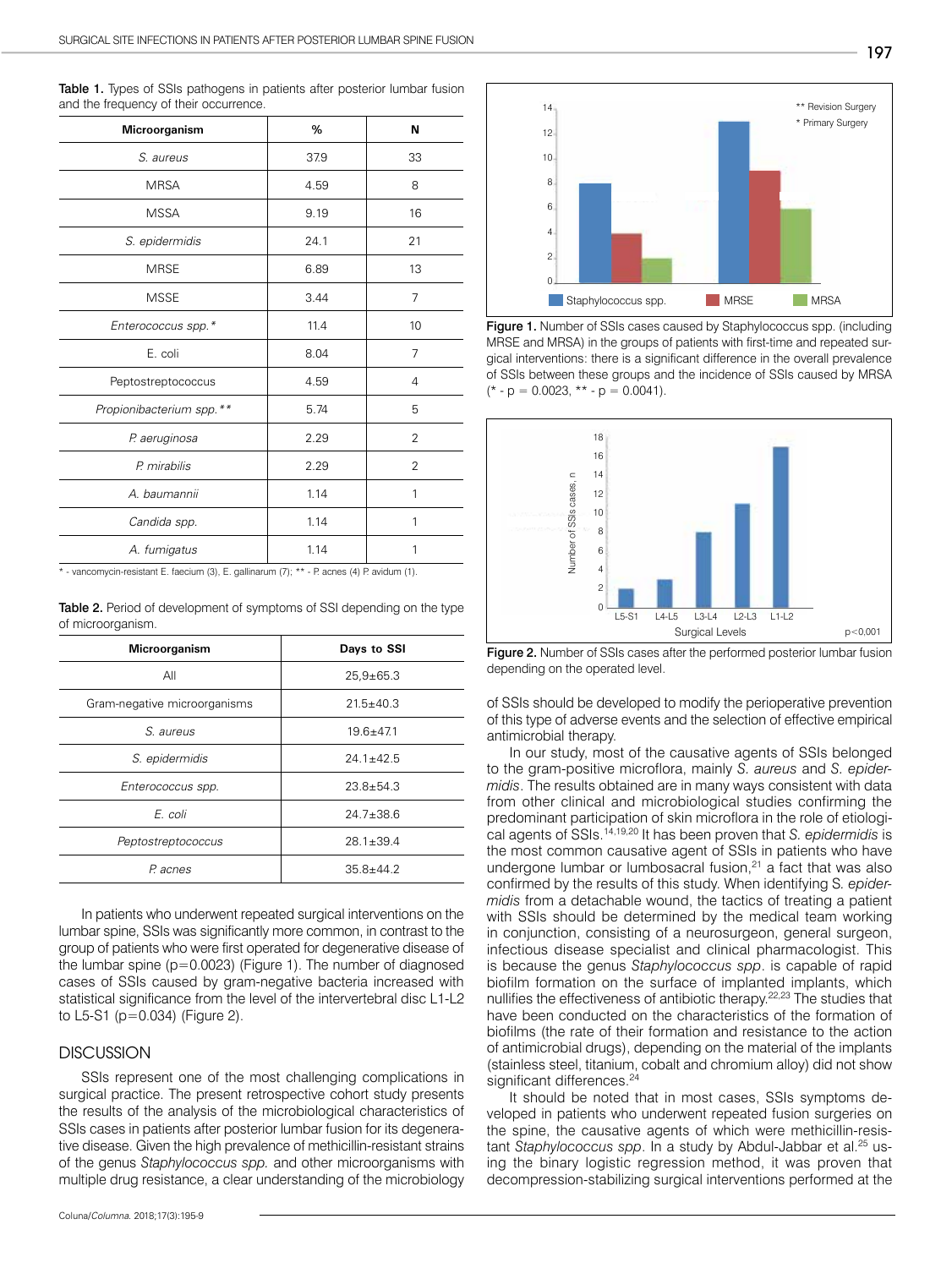low lumbar level significantly increased the risk of SSIs. Current clinical recommendations for antibiotic prophylaxis of SSIs do not regulate the widespread use of vancomycin, however, in patients at high risk of developing this complication, the use of vancomycin is considered necessary.<sup>26</sup> In our opinion, patients who undergo repeated operations on the spine have a high risk of SSIs, and local use of vancomycin powder to prevent this type of complications is an effective and justified method.

The prevalence of SSIs caused by gram-negative microflora was 29.5%, which fully agrees with the data from the global literature.<sup>13, 27,</sup> <sup>28</sup> It is important to note that the majority of cases of SSIs in which the gram-negative bacteria acted as an etiological agent were significantly more frequent at the lower lumbar level, which probably reflects the microbial landscape of the skin in this anatomical region. This is also confirmed by the fact that in the overwhelming majority of cases of SSIs in patients who had undergone surgical interventions at the lower lumbar level, microbial associations are distinguished. Nevertheless, it cannot be unequivocally asserted that the cause of the development of SSIs in this group of patients is intraoperative inoculation of bacteria or postoperative sowing of the wound by the urinary and/ or fecal microflora. Undoubtedly, the data obtained underscore the importance of pre-surgical treatment of the skin (shaving the areas of surgery and douches with antiseptic solutions), and also of swabbing the operating field with alcohol antiseptic solutions, at least three times.29,30 In addition, in the postoperative period, special attention should be given to the processing and dressing of wounds, especially in the lower lumbar spine. In a systematic review by Xing et al.<sup>31</sup> it was shown that prolonged use of active drainage in patients after lower lumbar and lumbosacral fusion significantly increases the risk of SSIs. Undoubtedly, it is necessary to conduct further large multicenter studies to determine the role of the level of the operated segment and active drainage of the wound in the development of SSIs.

The relatively high percentage of cefazolin-resistant gramnegative microflora casts doubt on the efficacy of this antibacterial drug in preventing the development of SSIs. On the other hand, the overall prevalence of cefazolin-resistant gram-negative bacteria among all isolated pathogens is low, and in most cases of SSIs, the causative agent was the genus *Staphylococcus spp*. Taking into account the accumulated experience of the Neurosurgical Center of the Road Clinical Hospital at st. Irkutsk-Passenger (Irkutsk, Russia) on prevention and treatment of SSIs in patients after various surgical interventions on the spine, we recommend the use of cefazolin in perioperative prevention of this complication, including in patients at high risk. This antibacterial drug has a broad spectrum of action, can be administered intravenously and intramuscularly with a small amount of undesirable drug reactions, and is low in cost.

#### Limitations of the study

This study has a number of limitations that need to be identified. It is a retrospective study, which could not but affect the quality of data collection for analysis. In addition, the work was carried out in one institution only, which has certain features of the microbial landscape of the department and the operating unit; this does not allow us to extrapolate the data obtained to other medical and preventive institutions. Undoubtedly, it is necessary to conduct further large-scale studies with the inclusion of several institutions and a larger number of patients under study, which will allow us to reliably estimate and analyze the statistical data obtained.

#### **CONCLUSION**

SSIs in spinal neurosurgery are important prognostic factors for the clinical outcome of surgical treatment of patients, the quality of care provided, and the cost-effectiveness of hospitalization. Modification of modern methods of antibiotic prophylaxis of SSIs in patients after performed surgical interventions on the spine will significantly reduce the incidence of this complication, improve the results of treatment of this group of patients, and reduce the costs of practical health care for the provision of specialized medical care for patients with degenerative diseases of the spinal column. The present study evaluates the microbiological characteristics of SSIs in indissoluble connection with their surgical features. The data obtained by us can be used in the designation of empirical antimicrobial therapy, taking into account the characteristics, the type of operation performed, and the probable pathogen of SSIs, including when choosing rational antibiotic prophylaxis with fewer unwanted drug reactions. Perioperative administration of cefazolin and intraoperative topical application of vancomycin powder is a justified and effective method of antibiotic prophylaxis of SSIs in patients at high risk. Thus, the evaluation of microbiological characteristics should be carried out in all diagnosed cases of SSIs in patients after surgical interventions on the spine, in close connection with the surgical features of the infectious process. The tactics of treatment of this group of patients is determined by a medical team working in conjunction, consisting of a neurosurgeon, general surgeon, infectious disease specialist, clinical pharmacologist and epidemiologist.

All authors declare no potential conflict of interest related to this article.

**CONTRIBUTION OF THE AUTHORS:** Each author made significant individual contributions to this manuscript. VAB (0000-0003-4349-7101)\* were the main contributors in the drafting of the manuscript. IAS (0000-0001-9039-9147)\* performed the surgery, followed up patients and gathered clinical data. VEB (0000-0003-2060-5739)\* and MDA (0000-0003-2069-5967)\* evaluated the data from the statistical analysis. IAS and VAB performed the literature search and review of the manuscript, and contributed to the intellectual concept of the study. \*ORCID (Open Researcher and Contributor ID).

#### **REFERENCES**

- 1. Norman G, Atkinson RA, Smith TA, Rowlands C, Rithalia AD, Crosbie EJ et al. Intracavity lavage and wound irrigation for prevention of surgical site infection. Cochrane Database Syst Rev. 2017;(10):CD012234.
- 2. Cheng H, Chen BPH, Soleas IM, Ferko NC, Cameron CG, Hinoul P. Prolonged Operative Duration Increases Risk of Surgical Site Infections: A Systematic Review. Surg Infect (Larchmt). 2017;18(6):722-35.
- 3. Martin ET, Kaye KS, Knott C, Nguyen H, Santarossa M, Evans R et al. Diabetes and Risk of Surgical Site Infection: A Systematic Review and Meta-analysis. Infect Control Hosp Epidemiol. 2016;37(1):88-99.
- 4. Byvaltsev VA, Stepanov IA, Borisov VE, Kalinin AA, Pleshko IV, Belykh EG et al. Surgical site infections in spinal neurosurgery. Kazan Medical J. 2017;98(5):796-803.
- 5. Anderson DJ, Podgorny K, Berríos-Torres SI, Bratzler DW, Dellinger EP, Grrene L et al. Strategies to Prevent Surgical Site Infections in Acute Care Hospitals: 2014 Update. Infect Control Hosp Epidemiol. 2014;35(6):605-27.
- 6. Hyldig N, Birke-Sorensen H, Kruse M, Vinter C, Joergensen JS, Sorensen JA et al. Meta-analysis of negative-pressure wound therapy for closed surgical incisions. Br J Surg. 2016;103(5):477-86.
- 7. Cizik AM, Lee MJ, Martin BI, Bransford RJ, Bellabarba C, Chapman JR et al. Using the spine surgical invasiveness index to identify risk of surgical site infection: a multivariate analysis. J Bone Joint Surg Am. 2012;94(4):335-42.
- 8. Patel H, Khoury H, Girgenti D, Welner S, Yu H. Burden of Surgical Site Infections Associated with Select Spine Operations and Involvement of Staphylococcus aureus. Surg Infect (Larchmt). 2017;18(4):461-73.
- Ando M, Tamaki T, Yoshida M, Sasaki S, Toge Y, Matsumoto T et al. Surgical site infection in spinal surgery: a comparative study between 2-octyl-cyanoacrylate and staples for wound closure. Eur Spine J. 2014;23(4):854-62.
- 10. Pull ter Gunne AF, van Laarhoven CJHM, Cohen DB. Incidence of surgical site infection following adult spinal deformity surgery: an analysis of patient risk. Eur Spine J. 2010;19(6):982-8.